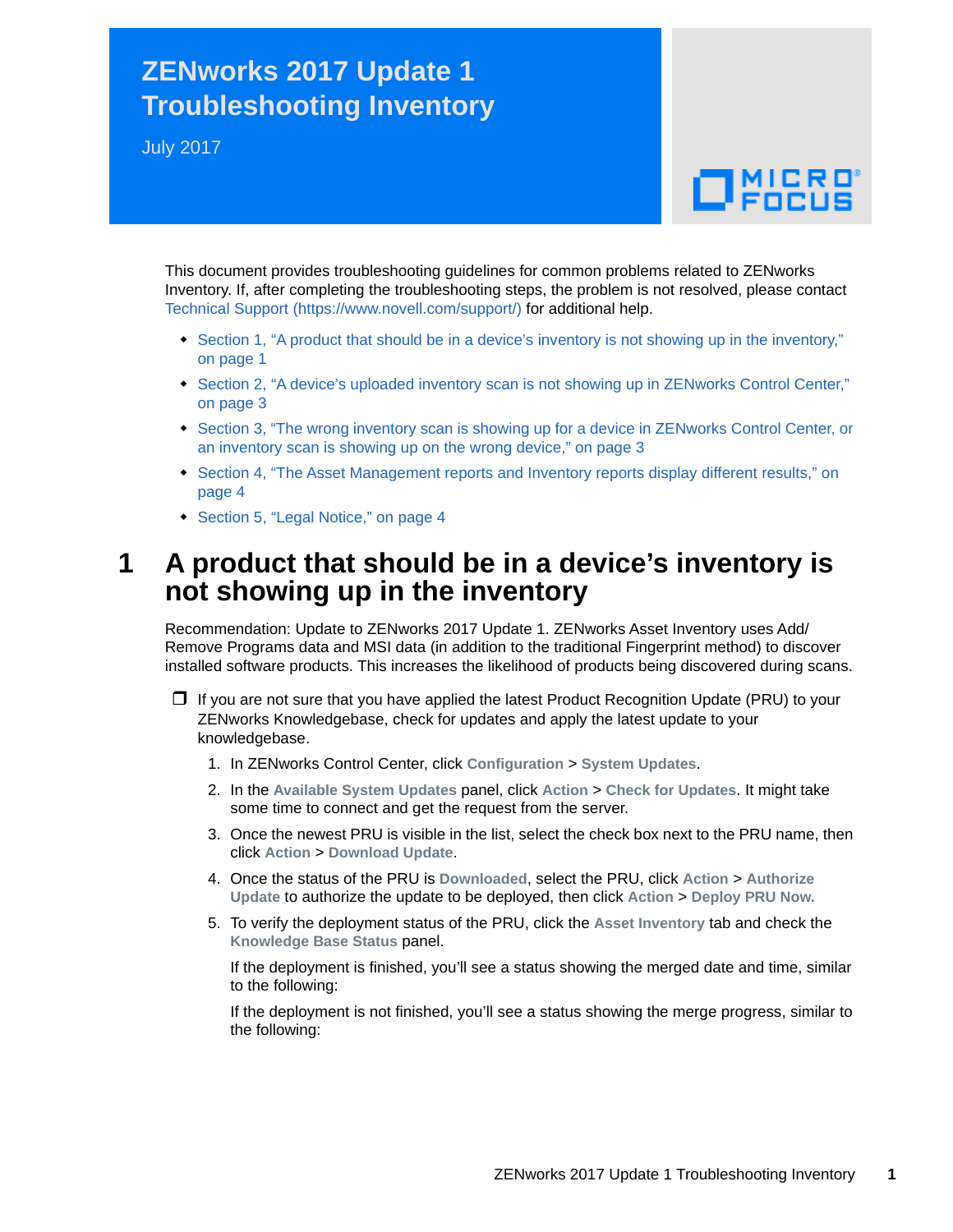- 6. After the PRU is merged into the knowledgebase, run an inventory scan on the device and check the resulting inventory in ZENworks Control Center.
	- On the device: Click the ZENworks icon > **Inventory Details** > **Scan Now** or go to a command prompt and run zac inv scannow.
	- In ZENworks Control Center: Locate the device. Select the check box next to the device, click **Quick Tasks** > **Inventory Scan**. Configure the Quick Task, then click **Start**.
- $\Box$  If you have the latest PRU, make sure the PRU is merged into the ZENworks Knowledgebase:
	- 1. In ZENworks Control Center, click **Configuration** > **Asset Inventory**.
	- 2. Check the **Knowledge Base Status** panel. The last merge date should be more recent than the date of the most recently applied PRU, similar to the following:
	- 3. If the merge date is earlier than the most recently applied PRU, in the **Local Software Products** panel, click **Action** > **Update Knowledgebase with Local Product Changes.**

This causes the PRU to be merged with the knowledgebase.

- 4. After the PRU is merged into the knowledgebase, run an inventory scan on the device and check the resulting inventory in ZENworks Control Center.
	- On the device: Click the ZENworks icon > **Inventory Details** > **Scan Now** or go to a command prompt and run zac inv scannow.
	- In ZENworks Control Center: Locate the device. Select the check box next to the device, click **Quick Tasks** > **Inventory Scan**. Configure the Quick Task, then click **Start**.
- $\Box$  Verify that the device's latest scan is uploaded to the ZENworks server:
	- 1. In ZENworks Control Center, go to the device's **Inventory** page (device object > **Inventory** tab). Note the date in the **Last Scan Date** field. This is the date of the last scan that has been uploaded to the ZENworks server.
	- 2. On the device, double-click the ZENworks icon, then click Inventory **Details**. Check when the last scan occurred and if it was uploaded.
	- 3. If the product that is missing from the device's inventory was installed on the device after the last scan, run a new inventory scan on the device (ZENworks icon > **Inventory Details** > **Scan Now**). Wait for the scan to be uploaded and then check the device's inventory in ZENworks Control Center.
	- 4. If the device's last scan has not been uploaded, check the following:
		- $\bullet$  Is the device using a Satellite Server for its Collection server? To check, run zac zc l at a command prompt.

If the device's Collection server is a Satellite Server, check its collection role-up schedule. The schedule determines how often the Satellite Server uploads its collected inventory to a Primary Server; the inventory will not show up until it has been uploaded to a Primary Server. To check the roll-up schedule on the Satellite Server, click the ZENworks icon > **Satellite Collection**. The collection schedule is listed as well as any inventory files waiting to be uploaded.

Are the scan files trapped on the device? This can be caused by corrupt scan files.

To check, go to the *%zenworks\_home%*\work\inventory directory. Delete any \* full.xml and \*-last.xml files. Run a new inventory scan on the device (ZENworks icon > **Inventory Details** > **Scan Now**).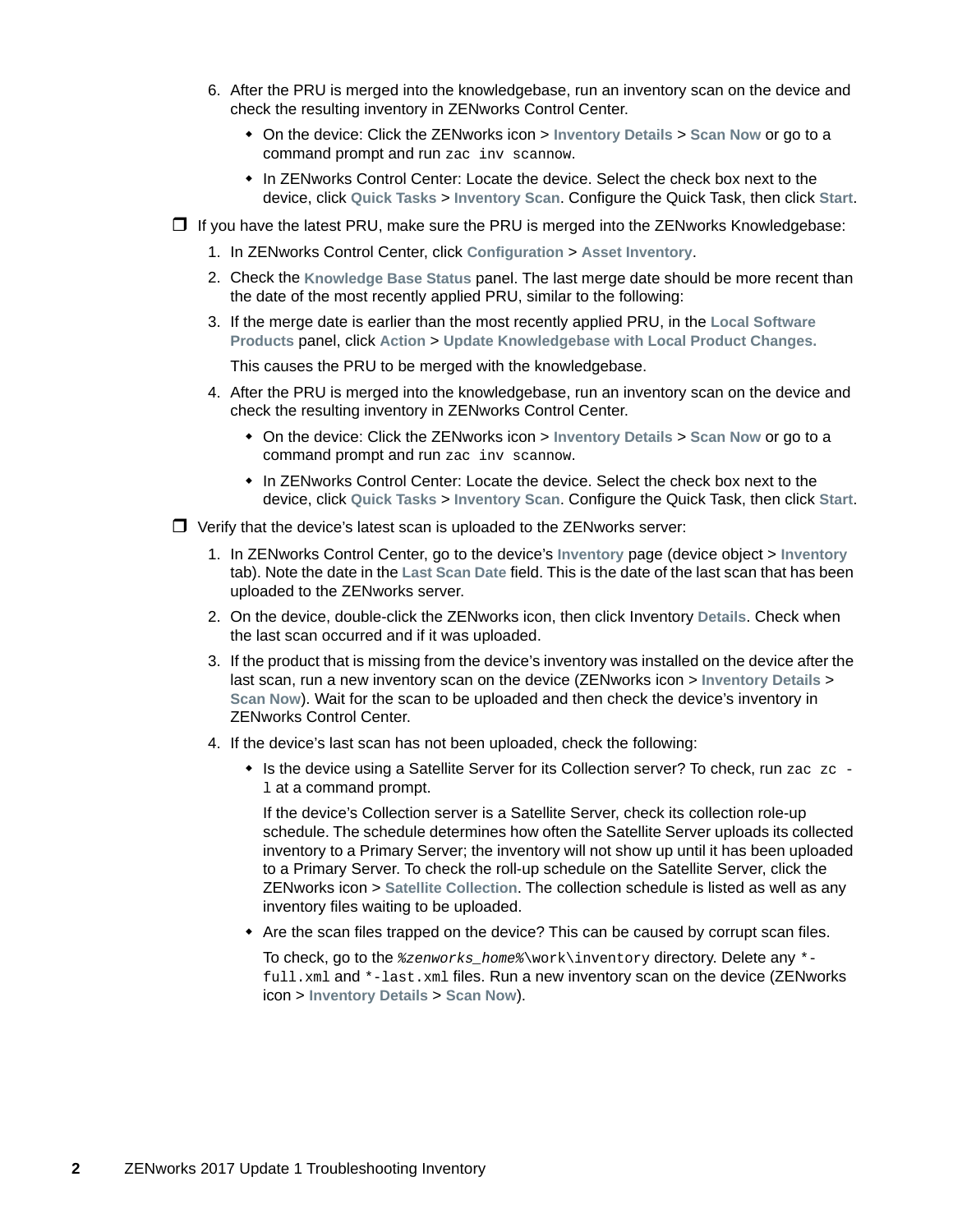## <span id="page-2-0"></span>**2 A device's uploaded inventory scan is not showing up in ZENworks Control Center**

Symptom: A device shows that its current inventory scan has been uploaded, but the inventory is not showing up (old inventory or blank inventory) on the device in ZENworks Control Center.

 $\Box$  Check to see if the device's Collection server is a Satellite Server. To check, run zac zc-1 on the device.

If the Collection server is a Satellite Server, check its collection role-up schedule. The schedule determines how often the Satellite Server uploads its collected inventory to a Primary Server; the inventory will not show up until it has been uploaded to a Primary Server. To check the roll-up schedule on the Satellite Server, click the ZENworks icon > **Satellite Collection**. The collection schedule is listed as well as any inventory files waiting to be uploaded.

- On the device's Collection server (Primary Server or Satellite Server), go to the following directory:
	- Windows: novell\zenworks\work\collection\inventory
	- Linux: \var\opt\novell\zenworks\collection\inventory directory (on Linux)

Do the following:

- 1. Delete any files not in the success or failed directories. These files are waiting to be processed and might be in a stuck state.
- 2. Run a new scan on the device (click the ZENworks icon > **Inventory Details** > **Scan Now** or go to a command prompt and run zac inv scannow).
- 3. Check the Collection server's inventory directory to see if the files have been processed.
- 4. Check the device's **Inventory** page in ZENworks Control Center. The Last Scan Date field should show the date/time of the recently completed scan.
- 5. If the date/time is not correct, check the Collection server's inventory directory again. Are they processing? If so, wait. If not, contact Support.

#### <span id="page-2-1"></span>**3 The wrong inventory scan is showing up for a device in ZENworks Control Center, or an inventory scan is showing up on the wrong device**

This issue is typically caused by two devices having the same GUID in ZENworks Control Center.

- $\Box$  Was the device imaged? If yes, do the following to the image that was used so that the future devices created from the image will not have duplicate GUIDs:
	- If the ZENworks Agent is on the image, refer to the Cool Solution article "Installing the [ZENworks Agent in an Image"](https://www.novell.com/communities/coolsolutions/cool_tools/zcm-imaging-installing-zen-adaptive-agent-image/) for information about how to correctly perform this task to avoid duplicate GUIDs.
	- Was the image SYSPREPed? PXE to run "zisedit-c" to clear the Image Safe Data or contact Support for a tool that can clear the Image Safe Data so that registering creates a new ZENworks GUID.

 $\Box$  To resolve duplicate GUIDs:

- 1. In ZENworks Control Center, click **Configuration** > **Zone Management Settings** > **Device Management** > **Registration**.
- 2. In the **Reconcile Settings** panel, deselect **Serial Number**, then click **OK** to save the changes to the registration settings.